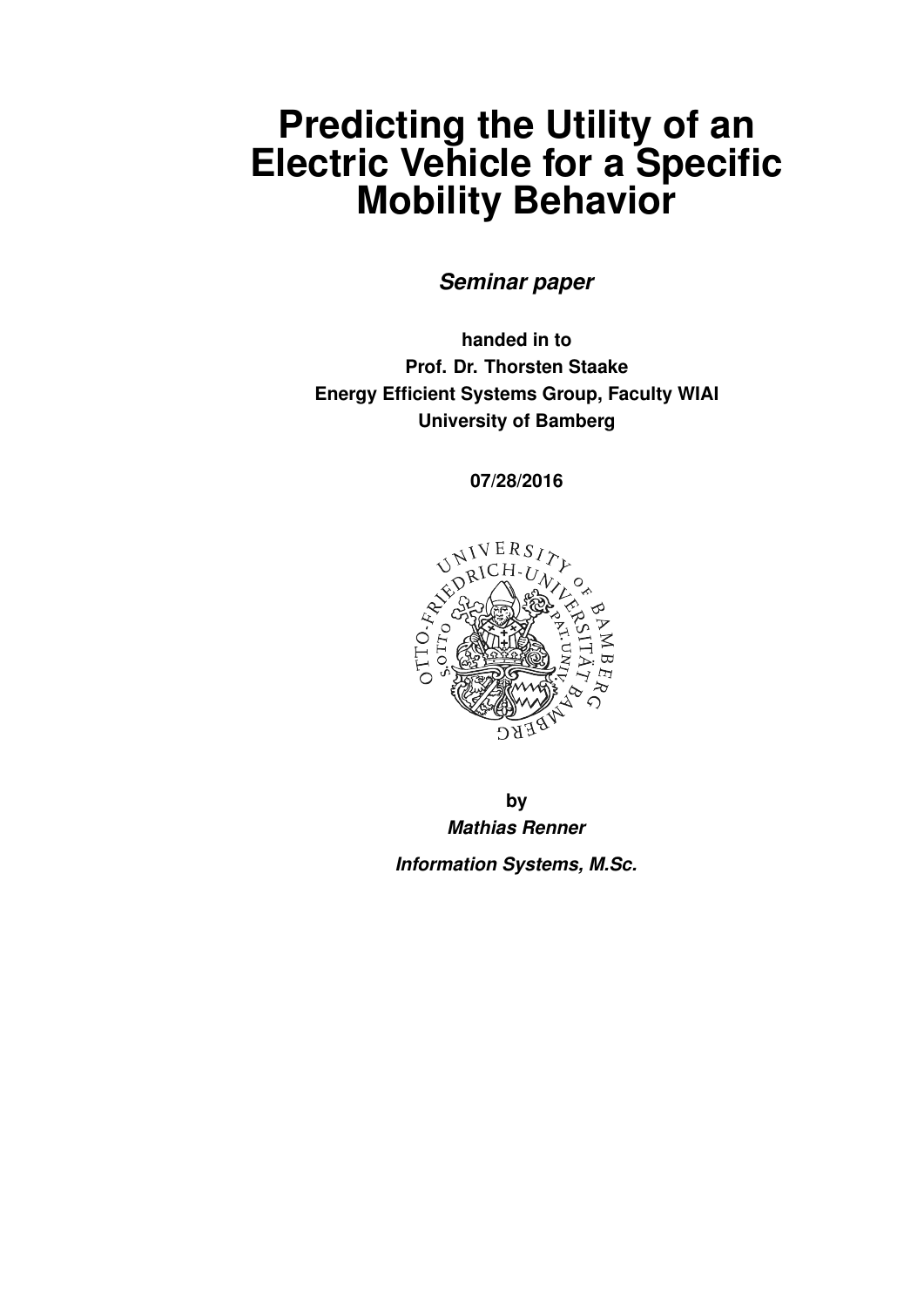# **Contents**

|              |     | <b>Table of Contents</b>                                             | Ш              |
|--------------|-----|----------------------------------------------------------------------|----------------|
|              |     | <b>List of Abbreviations</b>                                         | Ш              |
|              |     | <b>List of Tables</b>                                                | IV             |
|              |     | <b>List of Figures</b>                                               | v              |
| 1            |     | Introduction                                                         | 1              |
|              | 1.1 |                                                                      | 1              |
|              | 1.2 | Potential Buyers of E-cars Face High Level of Uncertainty            | 1              |
|              | 1.3 | Comparison of this Work's Approach Against the Approach of the Euro- |                |
|              |     |                                                                      | $\overline{c}$ |
|              | 1.4 |                                                                      | 3              |
| $\mathbf{2}$ |     | <b>Method and Execution of Data Analysis</b>                         | 5              |
|              | 2.1 |                                                                      | 5              |
|              | 2.2 |                                                                      | 5              |
|              | 2.3 |                                                                      | 5              |
|              | 2.4 |                                                                      | 6              |
|              | 2.5 |                                                                      | 7              |
| 3            |     | <b>Results and Evaluation</b>                                        | 9              |
|              | 3.1 |                                                                      | 9              |
|              | 3.2 |                                                                      | 11             |
|              | 3.3 |                                                                      | 12             |
| 4            |     | <b>Bibliography</b>                                                  | 13             |
|              |     | A Appendix                                                           | 14             |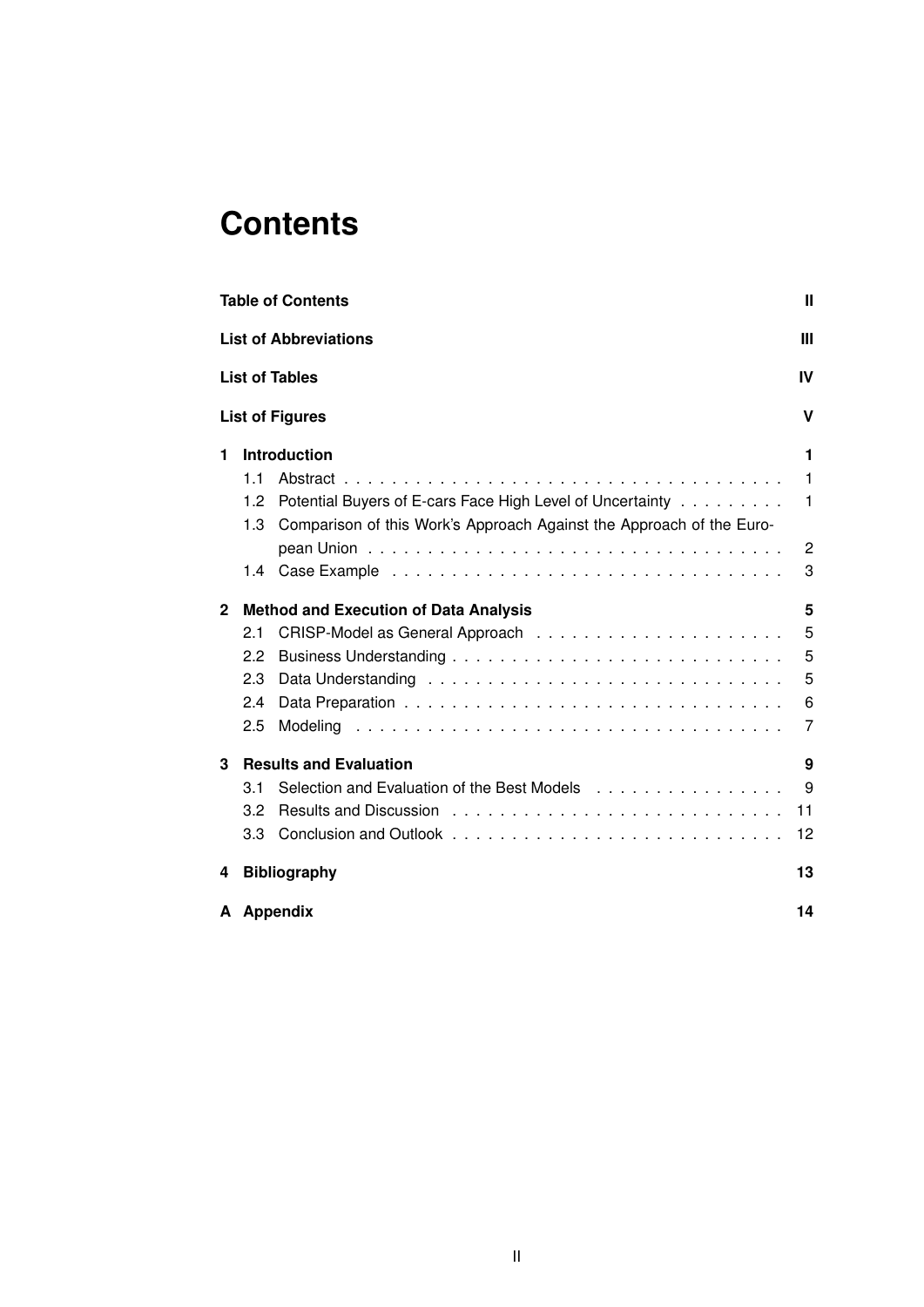# <span id="page-2-0"></span>**List of Abbreviations**

| <b>CRISP-DM</b> | Cross Industry Standard Process Data Mining Model |
|-----------------|---------------------------------------------------|
| <b>UNECE</b>    | United Nations Economic Commission for Europe     |
| EV              | Electric Vehicle                                  |
| <b>MAPE</b>     | Mean absolute percentage error                    |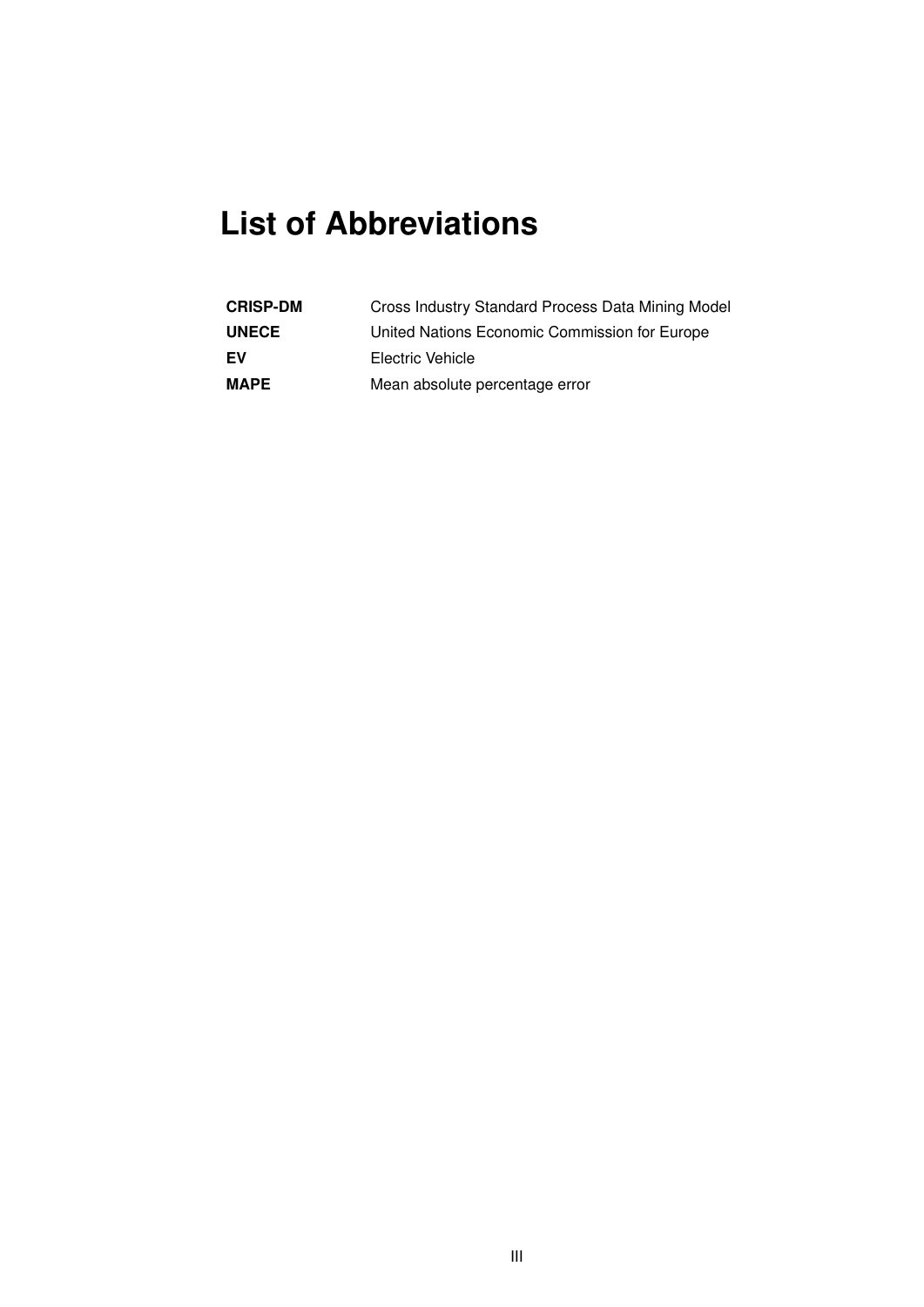## <span id="page-3-0"></span>**List of Tables**

| 1.1 Comparison of approaches that evaluate the utility of EVs 2              |  |
|------------------------------------------------------------------------------|--|
| 3.1 Comparison of the three best models as a result of this work 10          |  |
| A.1 Attributes of driving data provided by Energy Efficient Systems Group 16 |  |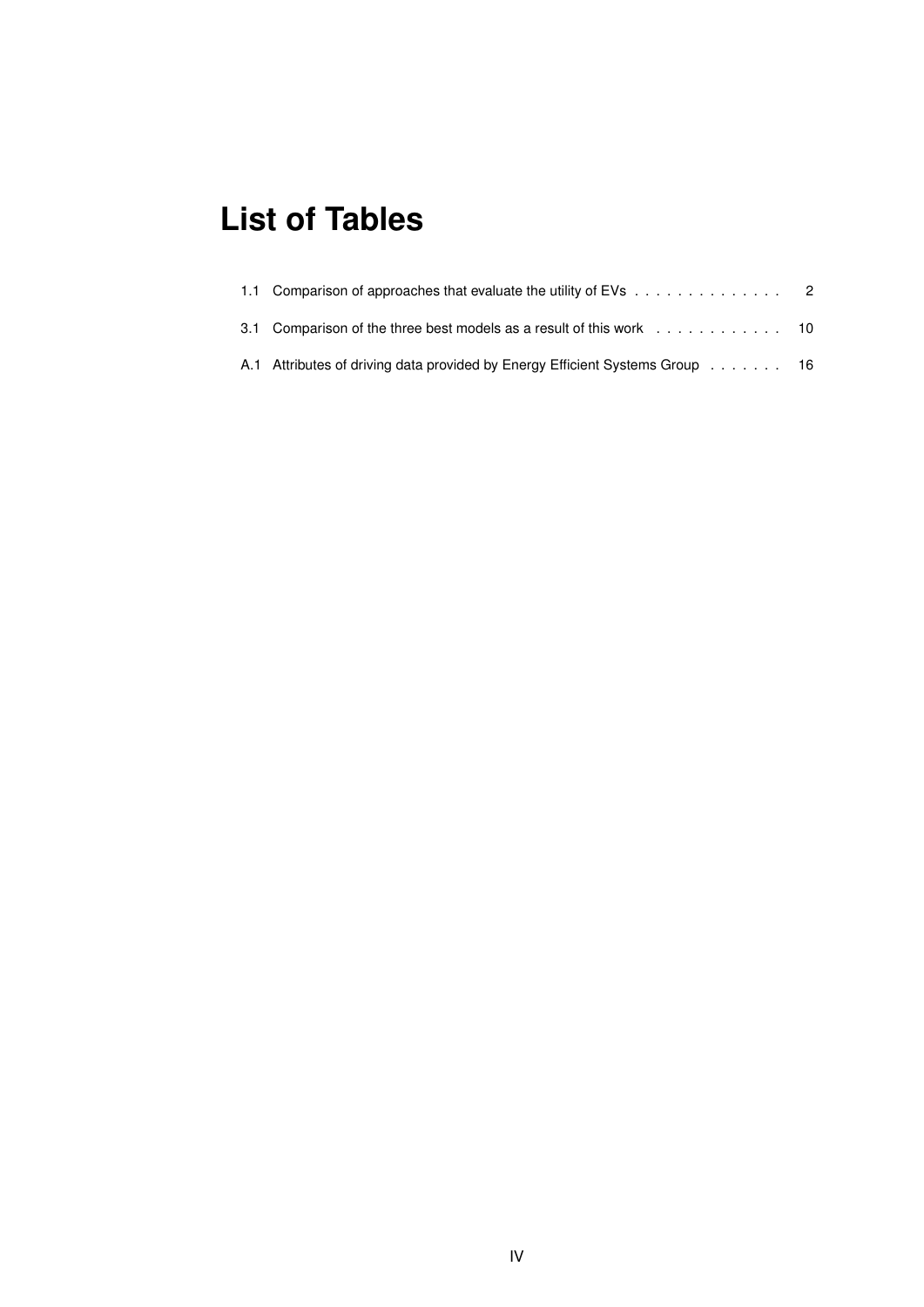# <span id="page-4-0"></span>**List of Figures**

|     | 1.1 Mockup of TESLA's website for potential buyers, requesting data                     | $\overline{4}$ |
|-----|-----------------------------------------------------------------------------------------|----------------|
|     | 1.2 Mockup of TESLA's website for potential buyers recommending the EV with best fit    | $\overline{4}$ |
| 2.1 | Distribution of the target variable "percent of achieved goals" 7                       |                |
| 3.1 | Univariate regression model ID 1: Avergae single trip distance vs. achieved goals       | 10             |
|     | A.1 The standardized driving cycle used by the UNECE                                    | 14             |
|     |                                                                                         | 14             |
|     | A.3 The formulas and their impact of the linear model and the logistic regression model | 15             |
|     | A.4 MAPE deviation plot of one of the a cross validation loops                          | 15             |
|     | A.5 One of the models that has been rejected due to bad characteristics                 | 16             |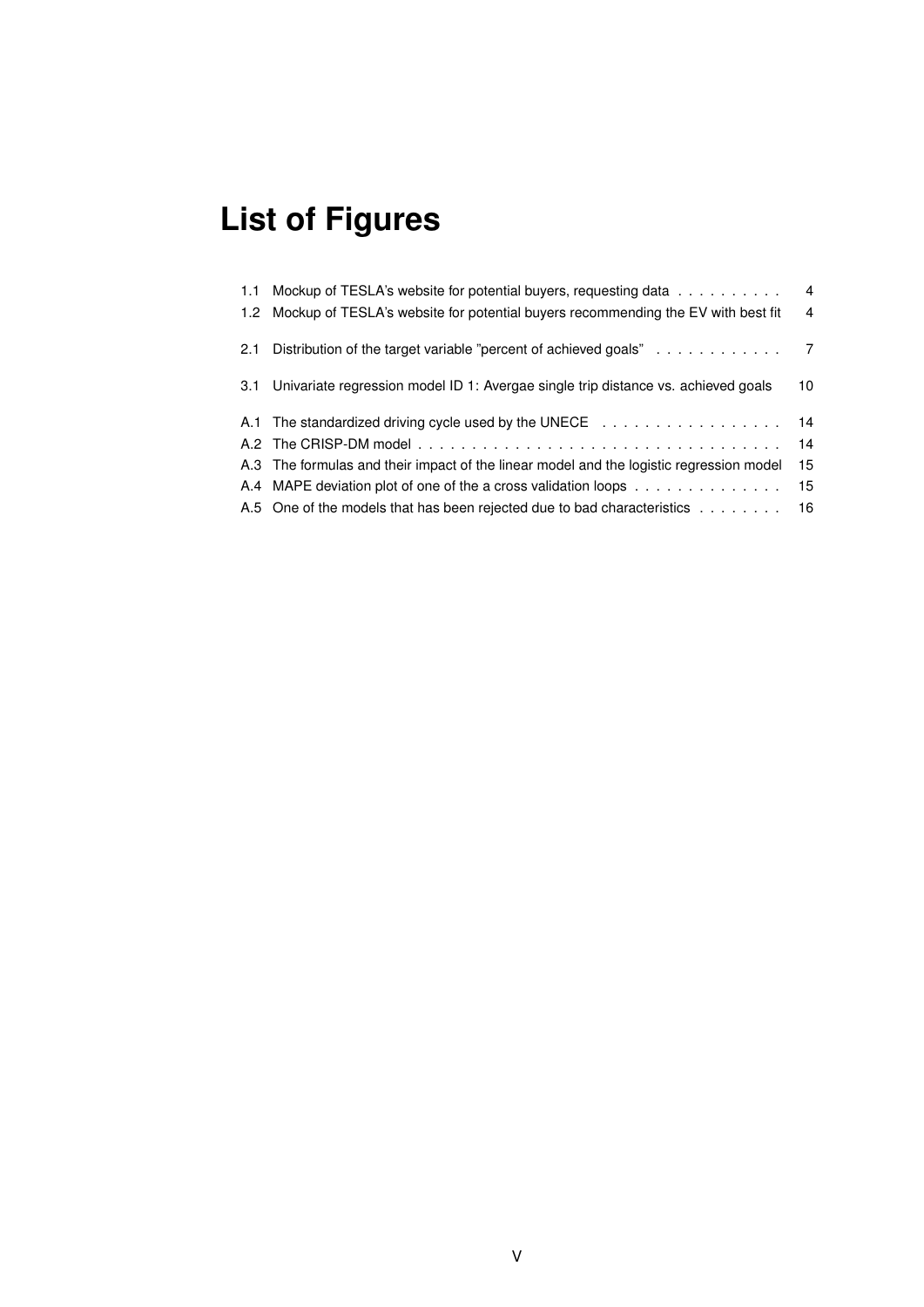## <span id="page-5-0"></span>**1 Introduction**

This chapter begins by establishing the problem statement and a summary of the approach used herein. Next, this work's approach is compared to that which is practiced today. Finally, I provide an example of how this approach can be applied in practice.

#### <span id="page-5-1"></span>**1.1 Abstract**

A major barrier for widespread use of electric cars is the high level of uncertainty that potential buyers face when it comes to estimating the car's utility for themselves. Today, the maximum driving range of an electric car is used to evaluate its utility, despite multiple studies demonstrating the limited ability of this metric to evaluate electric car utility. In addition, utility is very much influenced by an individual's driving behavior, which is not considered in the maximum driving range as utility index.

Herein I identify the most significant factors for measuring utility of an electric car, and based on the results I provide a new estimate an electric car's utility. The estimation is provided for specific individual's driving behavior due to the strong influence of such behavior on car utility.

The results indicate that for each driver, the average speed or average distance of single trips are sufficient to estimate a car's utility within 9,5% of the true utility index I established. Manufacturers can use this approach to estimate the utility of an electric car with limited data (i.e. average speed and average distance per trip) from the customer. This data is easily obtained from cars today, making this approach easy to implement.

## <span id="page-5-2"></span>**1.2 Potential Buyers of E-cars Face High Level of Uncertainty**

When General Motors started selling the "EV1" car model, customers were primarily concerned about the driving range of the cars. "Some EV1 drivers gave the term 'range anxiety' to their continual concern and fear of becoming stranded with a discharged battery in a limited range vehicle" (Tate, Harpster & Savagian, 2008). Even if this "range anxiety" is irrational and decreases with more experience in using an electric car, this is a major barrier for potential buyers (T. Franke, J. F. Krems, 2013, and Long & Egbue, 2012).

Concerns about the driving range of an electric vehicle (EV) can be reduced to a question of its utility, which for most consumers, is evaluated on the EV's range specified by the manufacturer. However, this range is the result of a standardized test with limited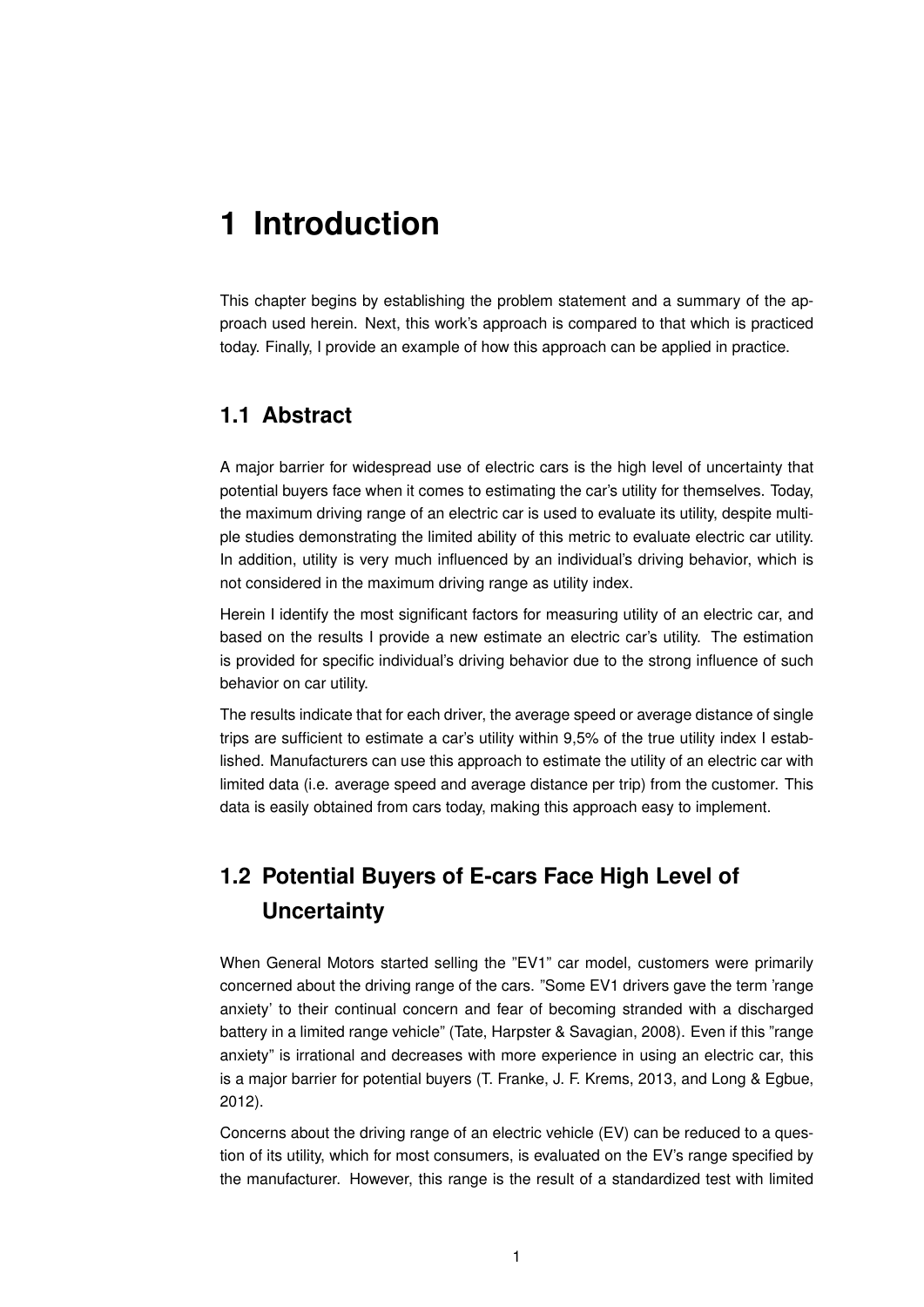#### *1 Introduction*

practical significance. As discussed later, the driver's behavior holds a strong influence on the range such that the range indicated by the manufacturer can deviate a lot from the true value.

This work proposes an approach to solve this problem: using machine learning methods, the utility of an EV shall be predicted for an individual driver based on the individual's driving behavior. As a result, a potential buyer shall receive viable information about an EV's utility, tailored to him or her.

The result is quantified by the proportion of goals the driver can reach with a specific EV. For instance, if the result in a given case yields 95%, a specific buyer can be confident that he/she can reach 95% of all targeted goals. In order to estimate the proportion to which goals are achieved, I identify the factors that have the highest impact on achieving the targeted goals using predictive analytics techniques.

The overall approach of this work has been developed by Jürgen Wenig, a researcher at the Energy Efficient Systems Group at University of Bamberg. This work is an implementation and execution of his approach.

## <span id="page-6-0"></span>**1.3 Comparison of this Work's Approach Against the Approach of the European Union**

I compare this works's approach with that which is used for all EVs in Europe. This approach is ratified by the United Nations Economic Commission for Europe (UNECE) as the only method with results (= maximum driving range) allowed in promotional sales material<sup>[1](#page-6-2)</sup>. This driving range is semantically seen as equivalent to the utility of EVs.

Our approach to indicate the utility is different in various aspects as depicted in the following table:

<span id="page-6-1"></span>

| <b>Criterion</b>      | <b>UNECE Approach</b>                                                                                                                | Approach of this work                                                                                  |  |
|-----------------------|--------------------------------------------------------------------------------------------------------------------------------------|--------------------------------------------------------------------------------------------------------|--|
| <b>Method</b>         | Standardized test based on av-<br>erage driving behavior                                                                             | Estimation of an EV's<br>utilitv<br>based on an individual's driving<br>behavior                       |  |
| Result                | Max. driving range                                                                                                                   | Proportion of goals achieved                                                                           |  |
| Significance          | Limited due to generalized data                                                                                                      | Signifcant for each driver's be-<br>havior                                                             |  |
| Practicability        | Limited due to the low signifi-<br>cance of driving range, and fail-<br>ing to include the strong influ-<br>ence of driving behavior | Highly practical due to consider-<br>ation of the driving behavior and<br>other significant influences |  |
| Data<br>requirements  | Needs <i>average</i> driving data as<br>average over many indivduals                                                                 | Needs <i>specific</i> driving data of an<br>indivdual in a specific car                                |  |
| <b>Test frequency</b> | Once for an EV                                                                                                                       | Once for each driver and EV                                                                            |  |

**Table 1.1:** Comparison of approaches that evaluate the utility of EVs

<span id="page-6-2"></span><sup>1</sup>The regulation can be found at [http://www.unece.org/fileadmin/DAM/trans/main/wp29/wp29regs/](http://www.unece.org/fileadmin/DAM/trans/main/wp29/wp29regs/updates/R101r3e.pdf) [updates/R101r3e.pdf](http://www.unece.org/fileadmin/DAM/trans/main/wp29/wp29regs/updates/R101r3e.pdf)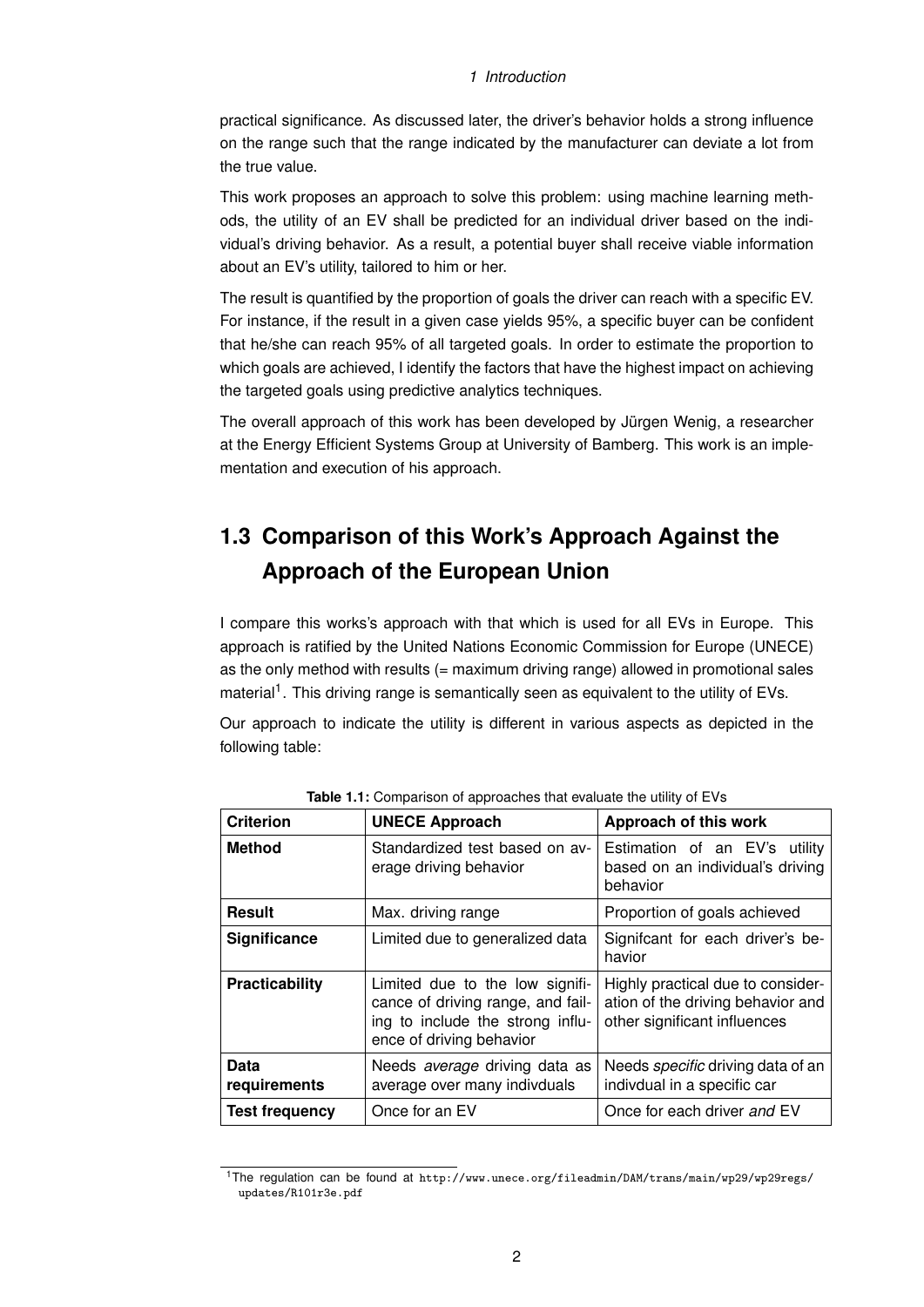#### *1 Introduction*

With the UNECE method as presented in table 1.1, an EV's utility is estimated in a test environment. There, the EV accelerates and breaks according to a predefined sequence that shall represent the average driving behavior of an individual. For more details about this test, please see the drive cycle in Figure A.1 of the appendix.

The method presented in this work estimates the utility based on each individual's driving behavior. Using existing driving data and their according utility, new drivers are matched with a similar behavior to estimate their personal utility.

Regarding the result, the outcome of the UNECE approach is an EV's maximum driving range in kilometers. The outcome of this work is a percentage of goals the driver can achieve with his/her EV, on average. This result can be very significant for a driver since the result is applied on a driver's individual driving behavior. In contrast, UNECE's approach is based on the assumption that individuals have very similar driving behaviors — an assumption which does not hold (discussed later). Therefore, the result of UNECE's approach is rendered impracticable for most drivers.

Furthermore, his work's approach relies heavily on specific data, as depicted in table 1.1. The test performed by UNECE is based on average driving data of many individuals in order to test a car on average driving behavior. In contrast, our approach requires driving data of specific individuals on specific cars. More precisely, the following two data sets are required:

- 1. A data set with driving information from many drivers of a specific EV. This data set is used to identify influence of driving behaviors to the utility, i.e. the proportion of goals that are achieved. During the analyses in chapter 2, this data set is referred to as 'training set'.
- 2. A data set from a potential consumer/buyer/driver seeking to obtain a utility score for themselves. For the analyses, a subset of the As I will show in the subsequent chapter, the average speed or the average trip distance is sufficient for providing a good estimation. During the analyses in chapter 2, this data set is referred to as 'test set'.

Finally, regarding the test frequency, the UNECE test has to be performed only once for a new EV, thereby providing an estimation that neglects an indivdual driver's influence on the result. This work's method has to be executed for any new EV and driver in order to provide an estimation depending on a specific driver's behavior.

All in all, the UNECE comes at lower costs, but also but does not provide an accurate score due to the generalizations it makes.

### <span id="page-7-0"></span>**1.4 Case Example**

In order to support the understanding of this approach, I show a possible implementation by TESLA, Inc., a manufacturer for EVs in the USA. In case a potential buyer of an EV driver is interested in an EV, he might see this message on TESLA's website: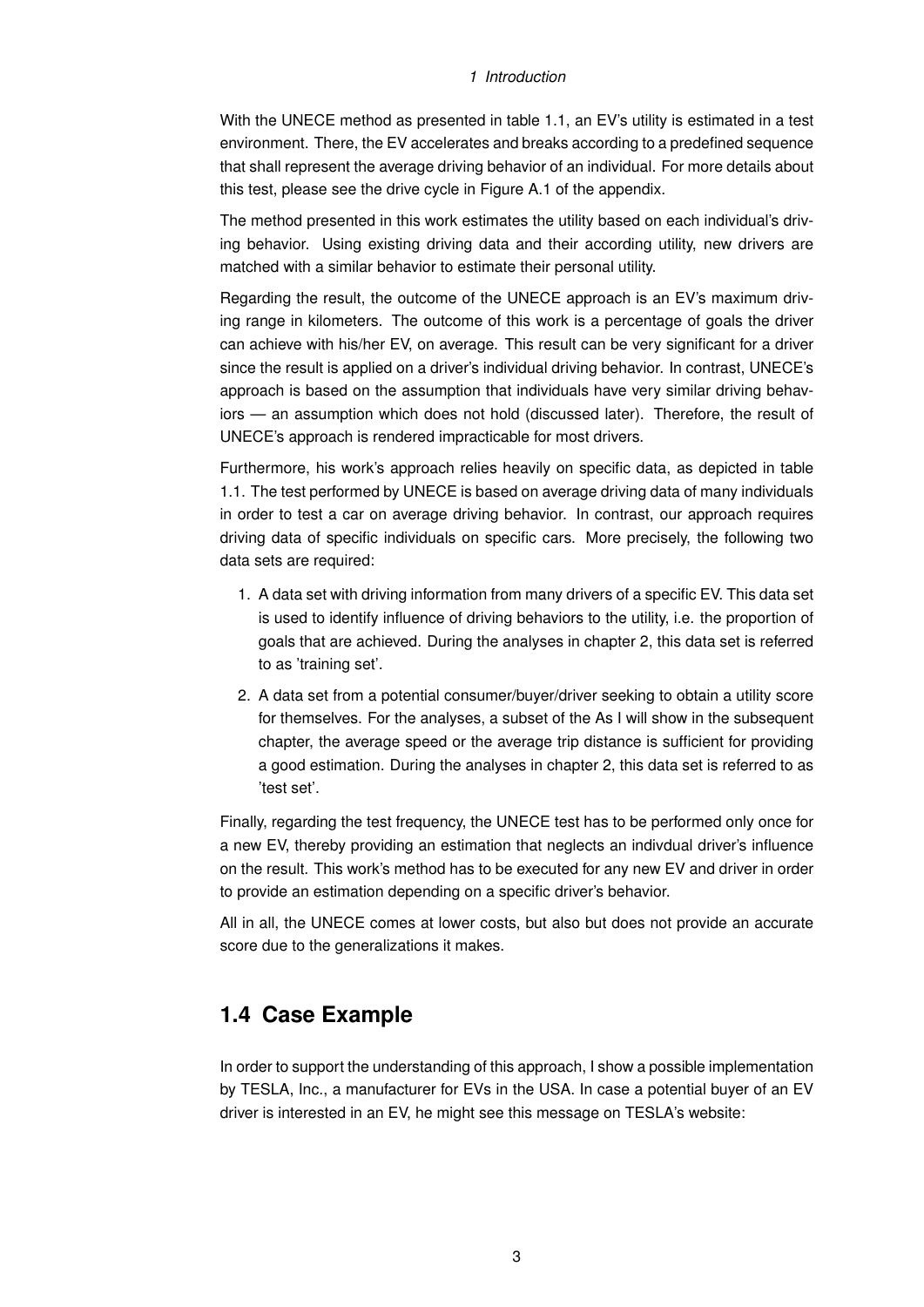```
1 Introduction
```
<span id="page-8-0"></span>

**Figure 1.1:** Mockup of TESLA's website for potential buyers, requesting data

The app, which the user can download, fulfils the second part of the data requirement stated previously, i.e. via the GPS module of the smartphone, the app gathers data about the driving behavior of the specific user. I assume that the first data requirement has already been fulfilled. After the two week period, if the customer has driven sufficient distances, there is enough driving data available to match the driver's behavior against the available EV models of TESLA. The website then recommends the model with the highest utility, i.e. the highest proportion of goals that the user can reach with this EV:

<span id="page-8-1"></span>

**Figure 1.2:** Mockup of TESLA's website for potential buyers recommending the EV with best fit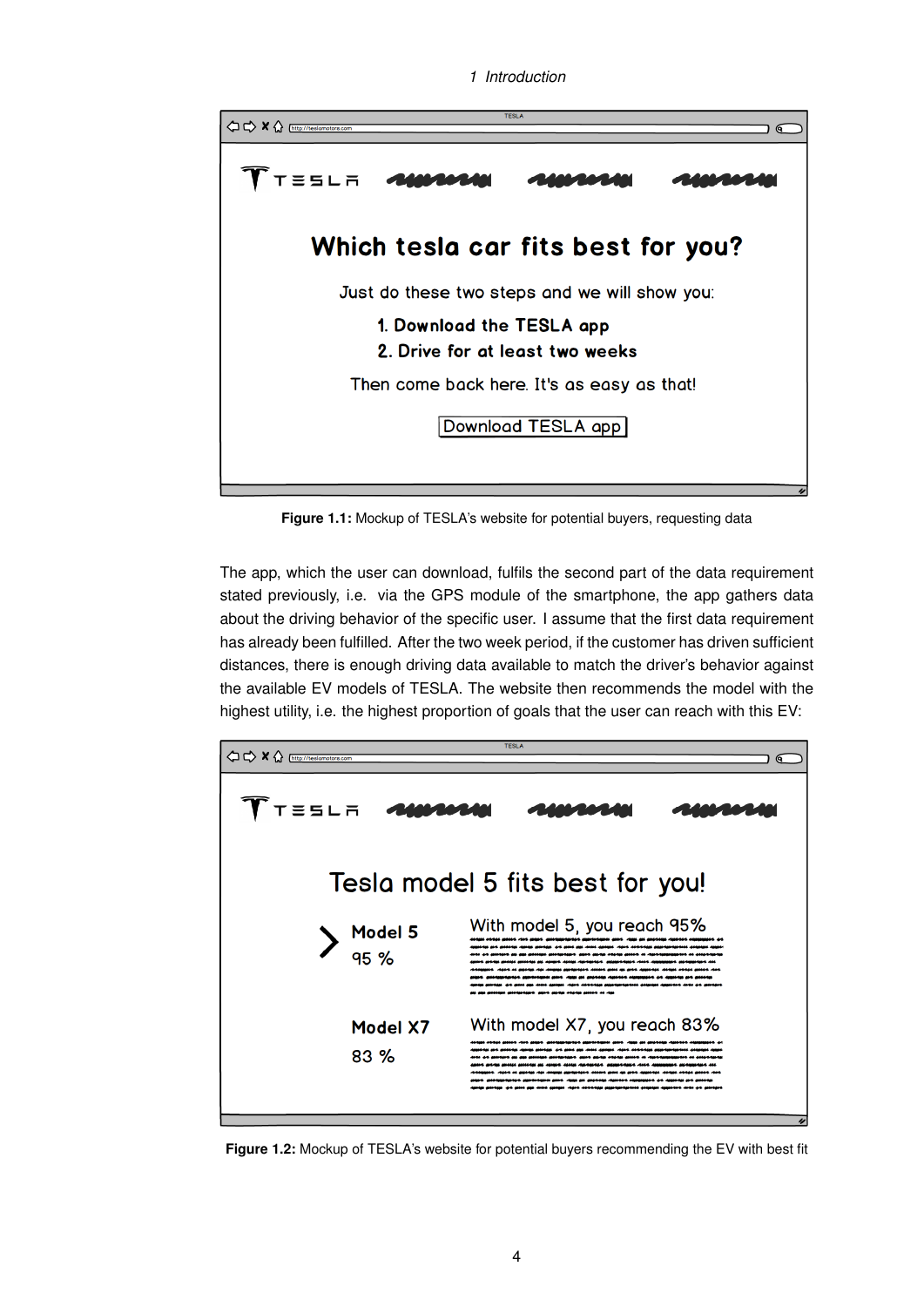# <span id="page-9-0"></span>**2 Method and Execution of Data Analysis**

In this chapter, I describe the data mining tasks and analyses that have been completed to estimate the utility. All analytical tasks have been programmed with the software  $\mathsf{R}^2$  $\mathsf{R}^2$ .

#### <span id="page-9-1"></span>**2.1 CRISP-Model as General Approach**

When executing the data mining tasks, I follow the reference model Cross Industry Standard Process Data Mining Model (CRISP-DM) (Shearer, 2000). The CRISP-DM model depicts six phases that are successively followed during the data mining process: Business Understanding, Data Understanding, Data Preparation, Modeling, Evaluation and Deployment. The complete model is illustrated in the appendix, Figure A.2. The following sections follow the model's proceeding. Note that the final phase (Deployment) is skipped because its objective — the presentation of this work's outcome — has already been completed.

### <span id="page-9-2"></span>**2.2 Business Understanding**

In this phase, the CRISP model proposes to state the objectives of the project:

**I will predict the utility of a specific driver for a specific car, thereby measuring the utility as "percent of achieved goals".**

Because the data provided for this work only features a BMW i3 car model, all analyses hold exclusively for this car.

As methods I use use regression models with "percent of achieved goals" as dependent variable and the most signifcant features that can be obtained from the data set as independent variables. The result is a regression model that shall provide a low prediction error compared to the true value of the dependent variable.

### <span id="page-9-3"></span>**2.3 Data Understanding**

In this phase, I collect and explore the data and its quality.The Energy Efficient Systems Group at University of Bamberg provided one table containing driving data of 50 different BMW i3 EVs. The table contains 500.000 data points with about 10 features

<span id="page-9-4"></span><sup>2</sup> <https://www.r-project.org/>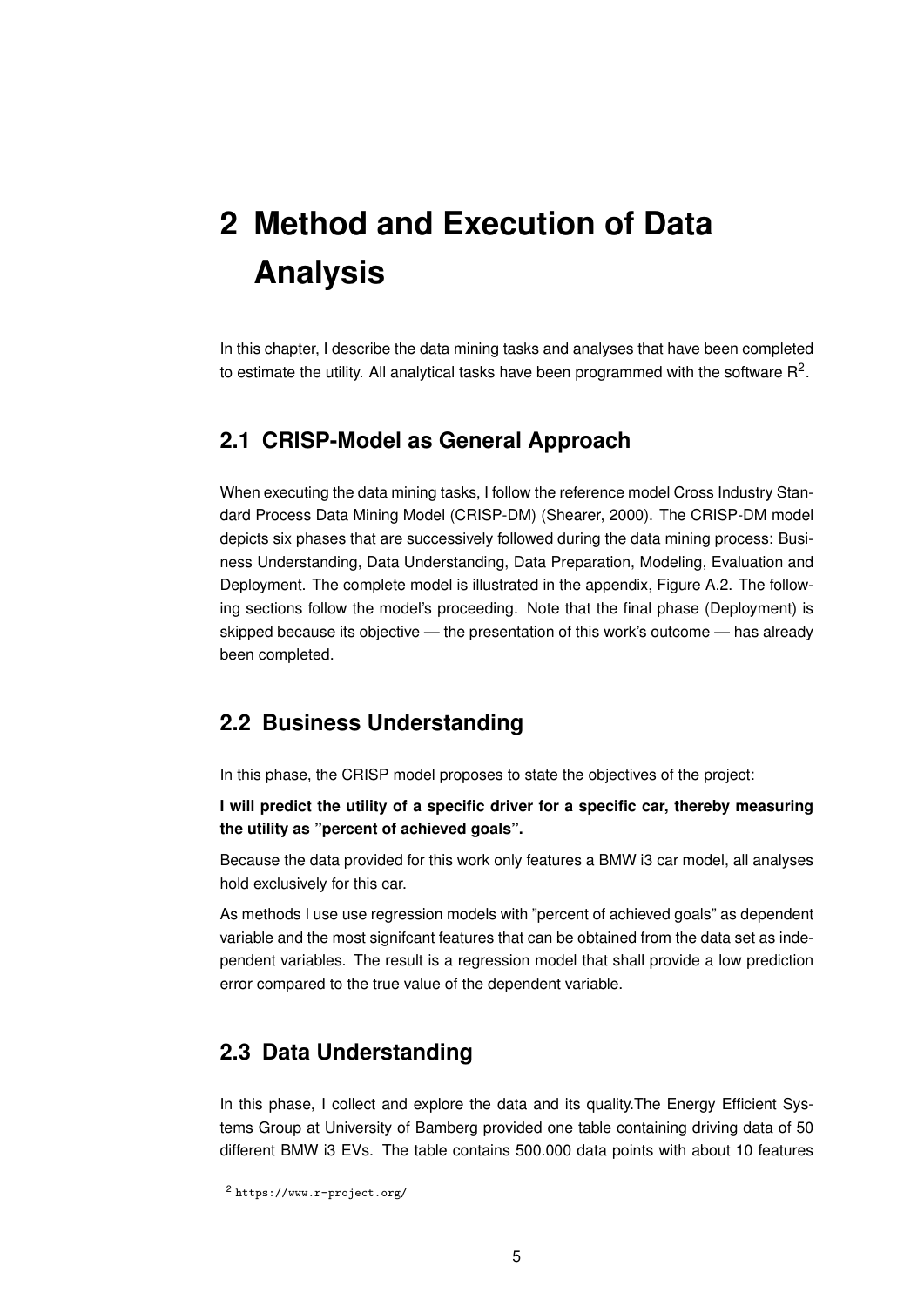#### *2 Method and Execution of Data Analysis*

(=attributes) for each point, including important information on GPS location, distance travelled since last GPS location, state of battery charge, type of area (urban area, extra-urban area, highway) and others. A description of all attributes of the data set is depicted in appendix, table A.1. The GPS location of the data points are distributed mainly in northern Italy. I did not find major data quality issues, the minor ones will be handled in the next phase.

### <span id="page-10-0"></span>**2.4 Data Preparation**

In this phase, I perform all tasks regarding cleaning and preparing the data, such that I can continue to create the regression models in the next chapter. First, I calculated the speed of each data point and employed an outlier detection on speed values, indicating that several data points exceed the maximum possible speed of the BMW i3. These values were winsorized to the maximum speed.

Next, I calculated the target variable and had to choose between two scenarios. First, in case the EV can be only charged at the driver's most frequented parking spot (e.g., probably his home). Second, in case the EV can also be charged at a secondary location that is his/her second most frequented location (e.g., a regularly visited parking lot of a local super market).

Performing the analysis based on the second scenario is more realistic, because EV charging stations are increasingly found at public places. Therefore this work's analyses concentrates on the second scenario in order to yield results that are representative today and more so in the future.

In the given data set, the difference between the two scenarios is minimal: In the scenario with two charging opportunities, the mean of the target variable is only 3,16% higher. The target variable neither follows a clear skew and nor a standard distribution. In addition to the visual analysis by Figure 2.1, the Shapiro-Wilk normality test has been used that supports this assumption (p-value of 0.022). The following Figure 2.1 illustrates the distribution: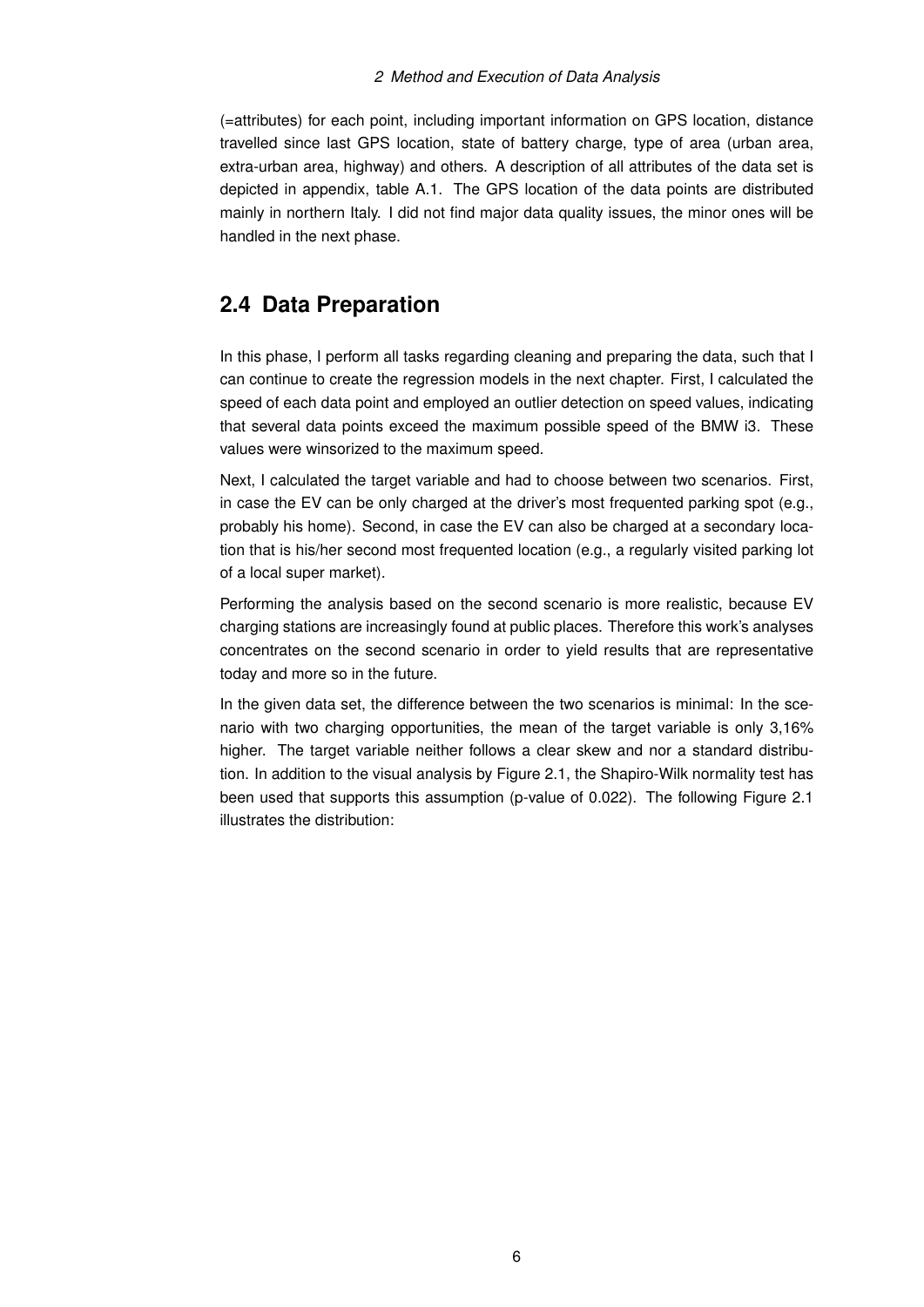<span id="page-11-1"></span>

**Figure 2.1:** Distribution of the target variable "percent of achieved goals"

Based on this data, I performed feature extraction by identifying and calculating characteristics within the data that might be interesting for post-hoc analysis. In total, 25 features were extracted, e.g. "speed in average", "average distance on highways on weekends", "parking time per trip in average" etc.

In addition, many features were calculated for both one-way and round trips. Single trips contain the data points from an EV starting to move to stopping. Round trips contain data points that both start and end at the primary charging station.

### <span id="page-11-0"></span>**2.5 Modeling**

In this phase, I create regression models to identify characteristics that most influence the target variable of achieved goals. First, the data was divided into a training set, i.e. 40 EVs, and a test set with the 10 EVs left. The models were built and improved with the training set, while the test set was used to verify the models.

Next, I encountered target variable values greater than one, which should not be possible because the values of the deptendent variable should range from 0% to 100%. Thus, instead of a linear regression, a logistic regression was used that does not allow values below zero or above one. An overview of the mathematical formulas and their impact on the models are depicted in appendix, Figure A.3.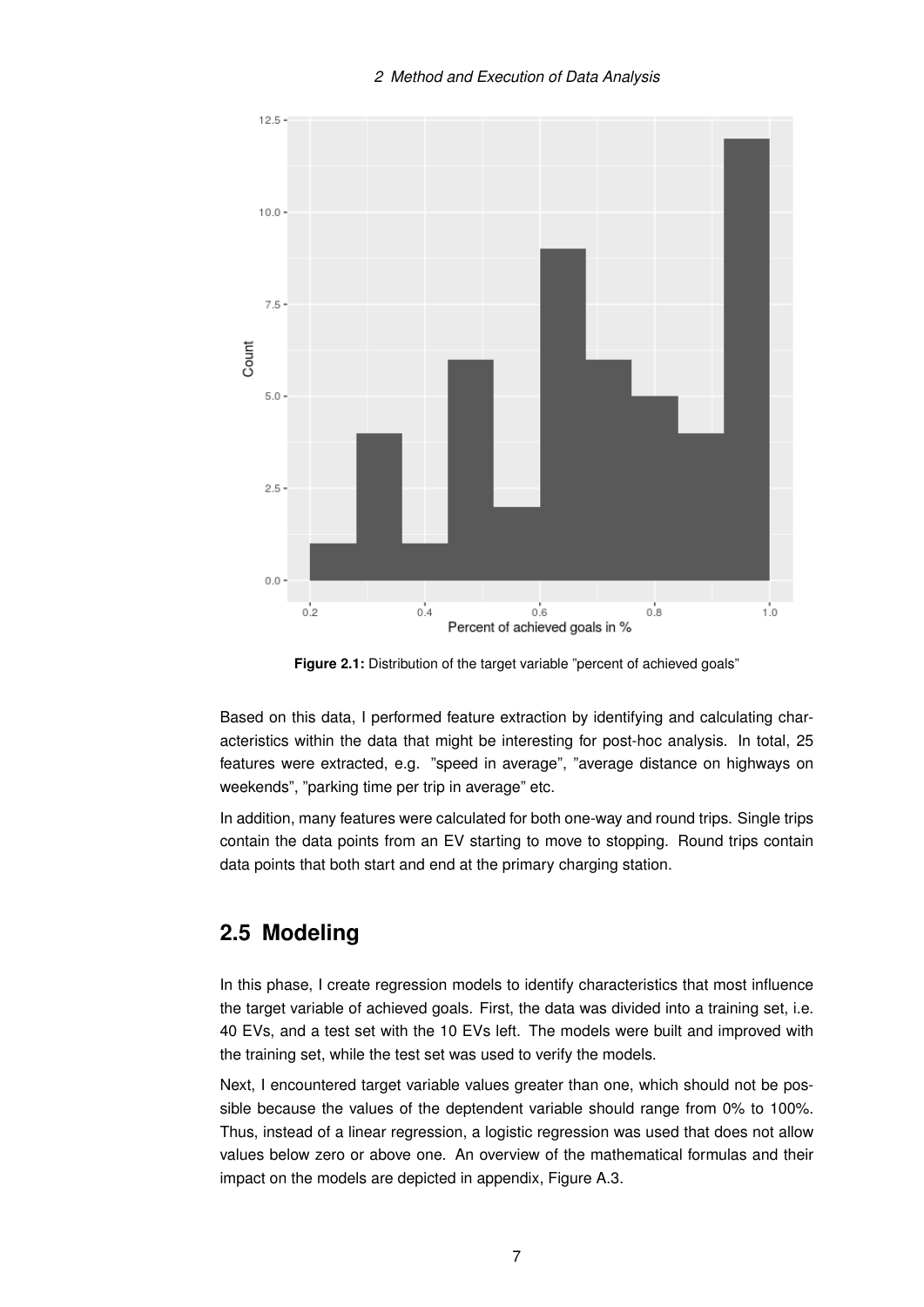#### *2 Method and Execution of Data Analysis*

Finding a good model is an elaborate process. To accelerate this greedy search approach, I use the step function in R. This function builds models based on all possible combinations of every feature and tests their quality using the Aikaike Information Criterion (AIC), a quality index. The step function provides a list of the most significant features as an output.

Even though the step function is limited to application on linear regression models, the results are still useful, because the significance of a feature in a linear model is very similar to the one in logistic models. One of the first models I built was a univariate model with only round trip distance as an independent variable.

Then, in an semi-automated way using loops in R, between 200 and 300 models were subsequently built in order to identify the best one. Only the most useful models remained in the source code provided with this paper. The criteria on which the best models have been selected and the results of the predictions will be presented in the next chapter.

Since the next phase also summarizes this work's results, there is a dedicated chapter to present the results.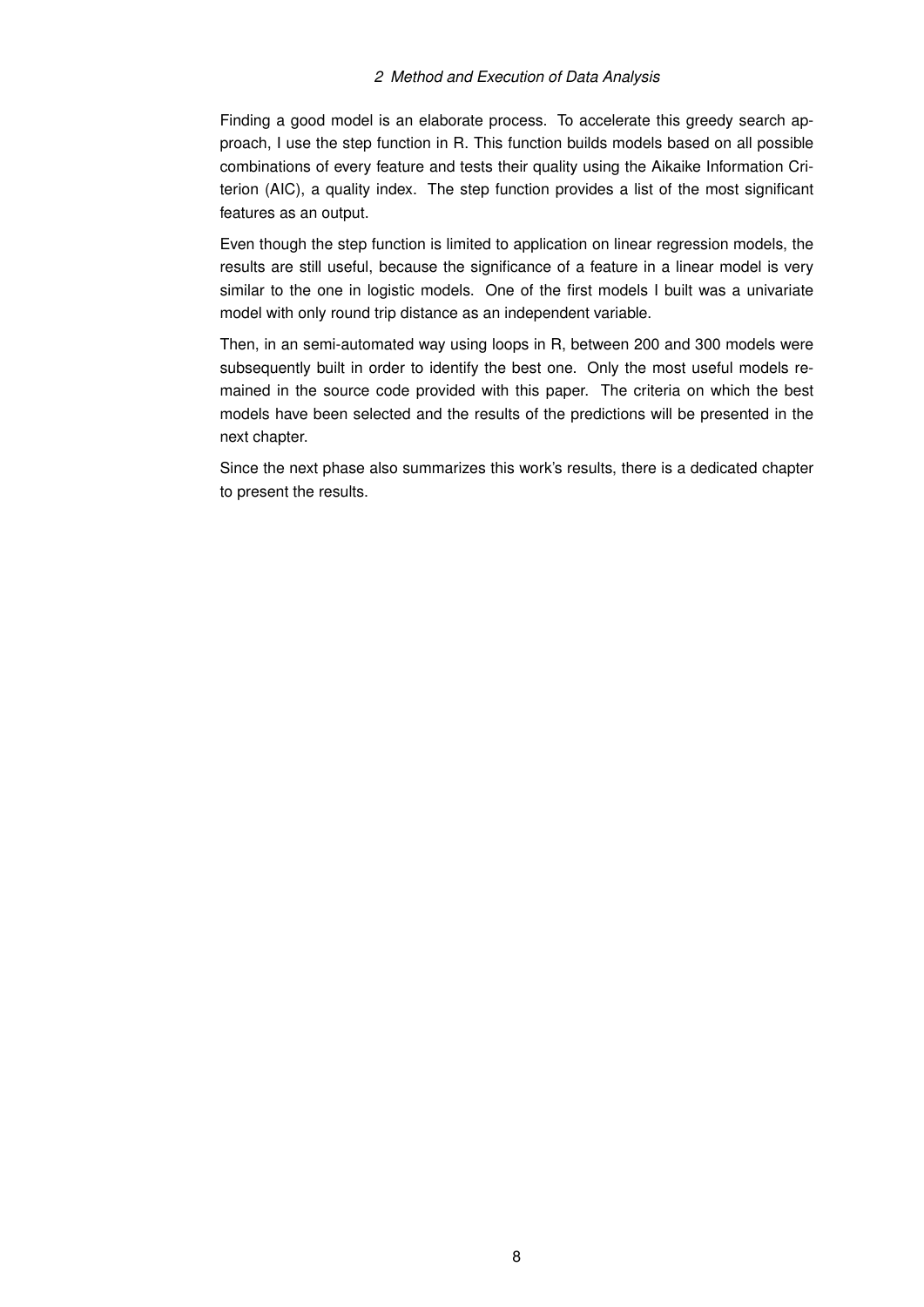## <span id="page-13-0"></span>**3 Results and Evaluation**

This chapter successively evaluates and summarizes the results of the data analysis performed in chapter [2.](#page-9-0)

#### <span id="page-13-1"></span>**3.1 Selection and Evaluation of the Best Models**

In order to select the model that provides the best estimation for a given EVs utility, I state criteria that were found to be important for good models to hold:

- 1. A high pseudo-R<sup>2</sup>, which is a well suited quality measure to compare logistic regression models (Hu, Shao & Palta, 2006).
- 2. **A small error estimation compared to the true value of the target variable**. Thereby, I use the "mean absolute percentage error" (MAPE) adopted from Armstrong (1985). MAPE is calculated by the average difference between the true value of the target variable and the predicted error. All MAPE results were validated with a 5-fold cross validation using 10 cars as a test set for each validation loop. After each loop the results were visualized. One example visualization is presented in appendix, Figure A.3.
- 3. **Low correlations between the independent variables.** A major threat for models are correlations between independent variables. High correlations designate strong interactions between variables. In that case, each variable does not provide unique information to the model based on the data, instead new information is generated based on the interaction (Erlbaum, L., 2001). This can lead to a very low significance of the model (Graham, 2003). To cope with correlations, I tested all models and improved or rejected the ones with correlations greater than 35%. I created correlation matrices and visually indicated high correlations such as in heat maps, in order to easily identify high correlations.
- 4. **Small quantities of features**. A smaller number of independent variables in the model is more practicable because less input data is needed, thereby reducing data acquisition and processing times.
- 5. **The independent variables can be interpreted intuitively.** A feature's influence on the model (i.e. a feature's coefficient) should be easy to interpret for taking the appropriate actions. In the appendix, Figure A.4, I provide an example of a model that has been rejected due to this criterion. Despite it's good estimation results, that one shows counter-intuitive results.
- 6. **The indeptendent variables are all significant.** All features used in a model should be significant with a p-value smaller than 0.1.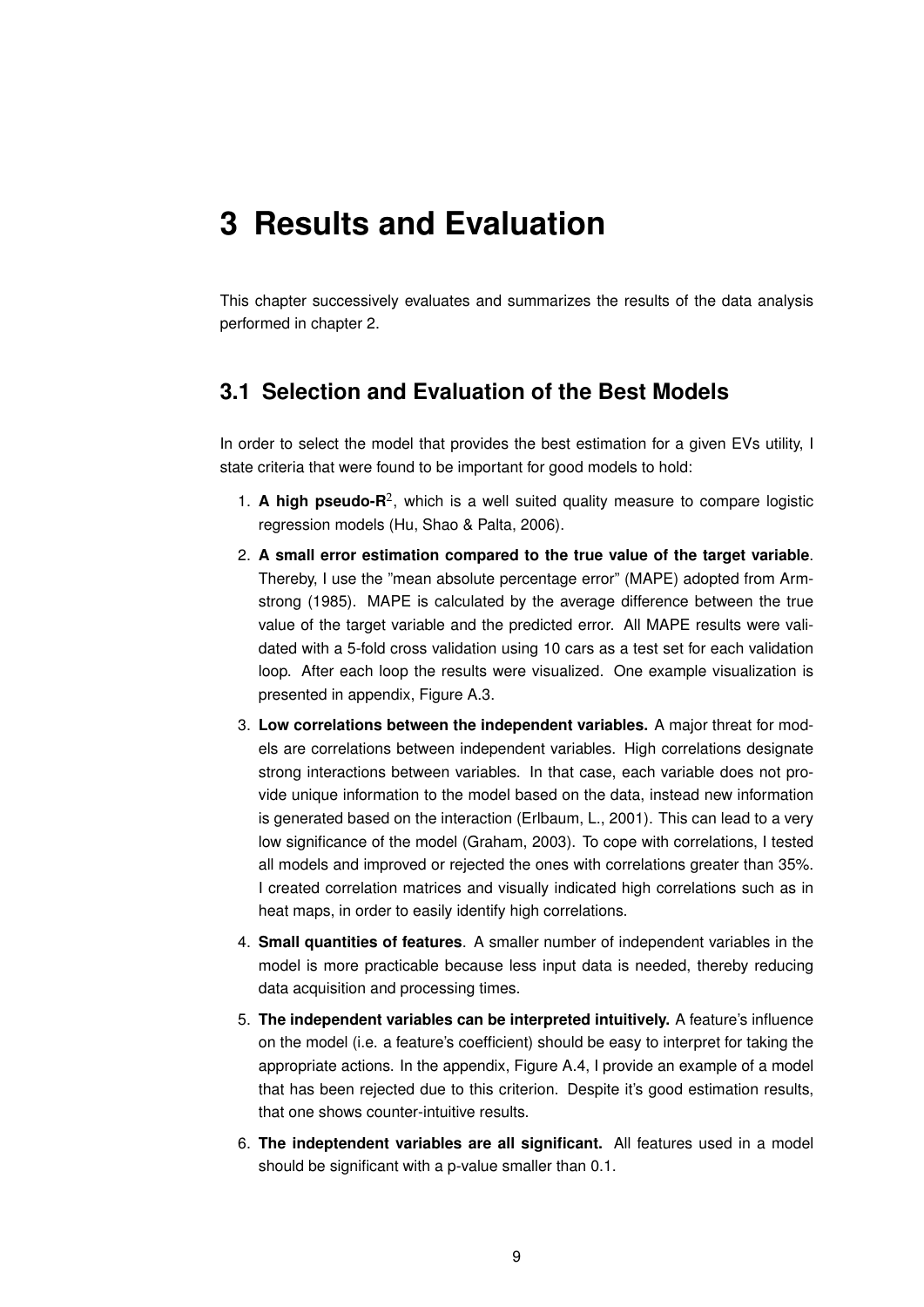#### *3 Results and Evaluation*

After evaluating all models against these criteria, I found three models with good characteristics, to be presented subsequently for further discussion:

<span id="page-14-0"></span>

| <b>Model ID</b> | Independent variables of the model                        | Pseudo- $R^2$ | <b>Estimation error</b><br>(MAPE) in $%$ |
|-----------------|-----------------------------------------------------------|---------------|------------------------------------------|
|                 | -Average distance on a single trip in $km$   0.440        |               | 9,46                                     |
|                 | -Average<br>speed<br>in<br>-Overall parking time in hours | km/h,   0.696 | 9,62                                     |
| 12              | -Average speed in km/h                                    | 0.646         | 9.64                                     |

**Table 3.1:** Comparison of the three best models as a result of this work

Note that in table 3.1, the 'Model ID' references the model number in the R source code that is delivered with this paper.

<span id="page-14-1"></span>The first model (ID = 1) is univariate, which therefore can be plotted nicely:



**Figure 3.1:** Univariate regression model ID 1: Avergae single trip distance vs. achieved goals

As depicted in Figure 3.1, the first model shows that when individuals cover longer distances on average, the percent of achieved goals is reduced. This is an intuitive result for this model, but only has a Pseudo- $R^2$  of 0.44, which is lower than other models discussed here. Nevertheless, its estimation error is good, with an average deviation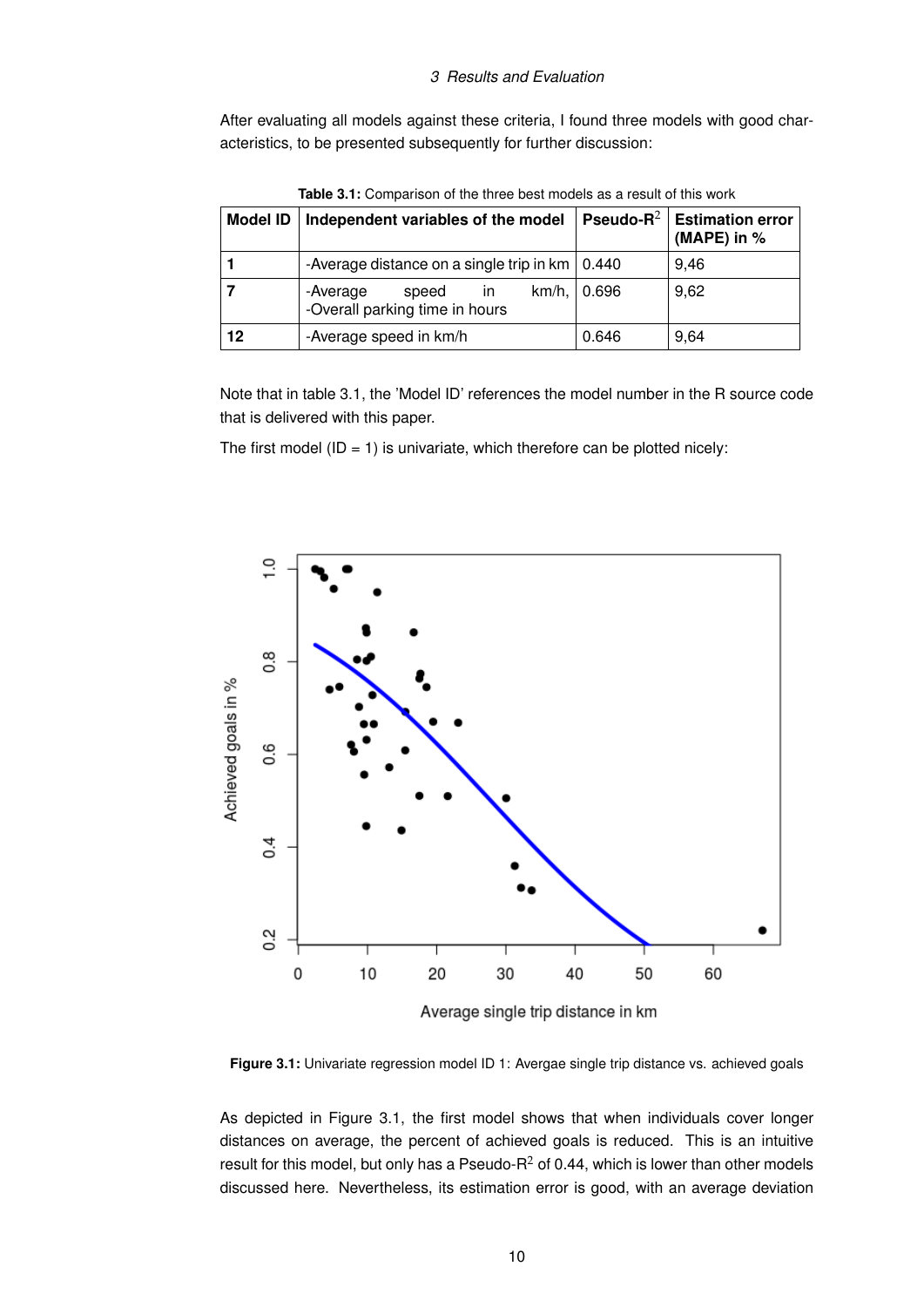from the true value of only 9,46%. This estimation error is similar to the level of the other two models.

The second model with ID 7 as listed in table 3.1 uses the average speed (km/h) and total parking time as independent variables. Compared to the first model, the Pseudo- $R^2$ (69,6%) is much higher and estimation error is slightly better (9,62%). The independent variables influence the target variable differently. While the percent of achieved goals is inversely related to average speed, the percent of achieved goals is directly related total parking time (hours). The slope coefficient of the speed variable is -0.084, which appears reasonable. While the parking time is significant ( $p = 0.0161$ ), its coefficient of 0.0006 indicates it bears little influence on the target variable. Thus, average speed of a driver has greater influence on the target variable.

The third model with ID 12 as depicted int able 3.1, exclusively uses the average speed, which surprisingly was so significant that the Pseudo- $R<sup>2</sup>$  only slightly decreased (from 69,6% to 64,6%) and the estimation error only slightly increased to 9,64%, from 9,62%. Thus, the model with only average speed as an independent variable is almost as good as the previous one.

Comparing the first and third model (ID 1 vs. ID 12) yielded the interesting result that both models have extremely similar (low) estimation error, but the first model's Pseudo- $R<sup>2</sup>$  was much lower. It is assumed that for a solid comparison, more data is needed to evaluate whether or not the lower Pseudo- $R^2$  of the first model leads to worse results.

### <span id="page-15-0"></span>**3.2 Results and Discussion**

The third model demonstrates how much speed influences the number of goals a driver can achieve. This contradicts the foundational assumption of UNECE test that the distance covered is the most important factor for estimating utility of an EV. As discussed with model ID 1, the average distance is important, but this model has a much lower  $R^2$ while the estimation error stays almost equivalent.

This results' validity and widespread generalizations are limited due to the small sample size of 50 EVs. The final models should be proven with a larger data set consisting of a larger populations and which is better distributed. Driving behavior in other countries with different terrain may deviate.

In addition, the given data set is derived from simulations of EVs on cars powered by combustion engines, whereas a data set with "real" EVs might provide more realistic data.

While the results of our approach are significant for the given data set, the data requirements for this approach are greater compared to the approach of UNECE, as discussed in section 1.3. Thus, better estimating the utility of an EV with the approach presented in this work comes with cost of higher data needs. Therefore I favored models with less independent variables because of the trade-off between data requirements and model quality.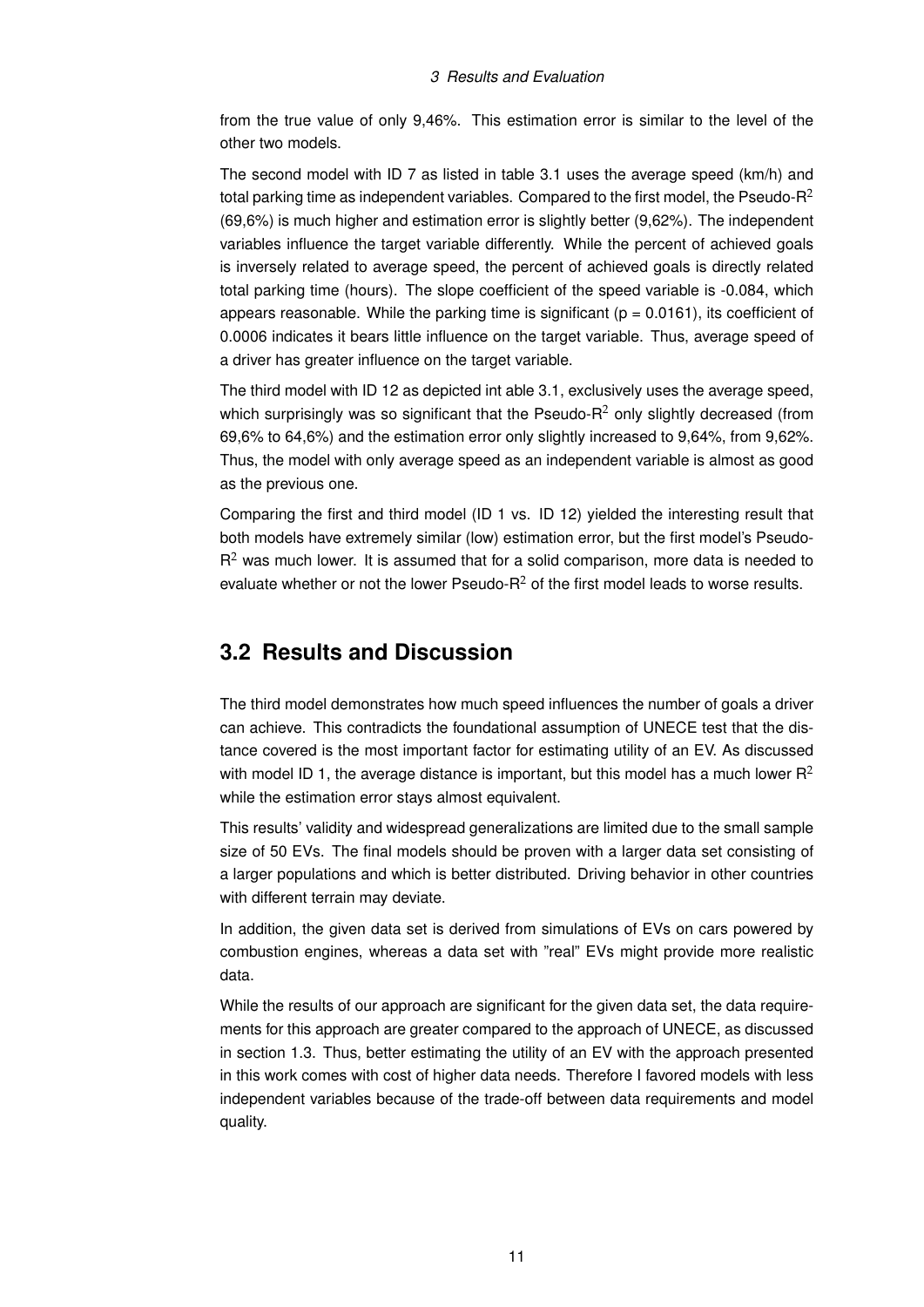### <span id="page-16-0"></span>**3.3 Conclusion and Outlook**

The goal of this work was to estimate the EV utility for an individual based on his/her driving behavior using predictive analytics. This framework allowes to estimate the utility for a specific EV and driver with an average error of about 9,5%, verified by cross validations.

I address the problem of additional data needs (compared to the UNECE approach) by favoring models with fewer independent variables. The model with ID 12 reveals good results by using only average speed of a driver as input. This is very practicable because the average speed is easy for drivers to retrieve with minimal effort, as most cars show average speed on an internal display. If one wants to use models with higher data requirements, I recommend to retrieve the required driving data this with a GPStracking app on a smartphone, as presented in section 1.4.

The approach of this work can be used by companies such as TESLA and any EV manufacturer, as illustrated in section 1.4. It is also useful for comparing portals featuring EVs. Furthermore, the driving data can provide insights of savings from EVs compared to vehicles with combustion engine. This reduces the level of uncertainty for potential buyers additionally.

The widespread validity of results presented here are limited due to small sample size and because the data was based on a simulated, rather than 'real' EVs. Further analysis with a larger population and non-simulated data should be used in future explorations.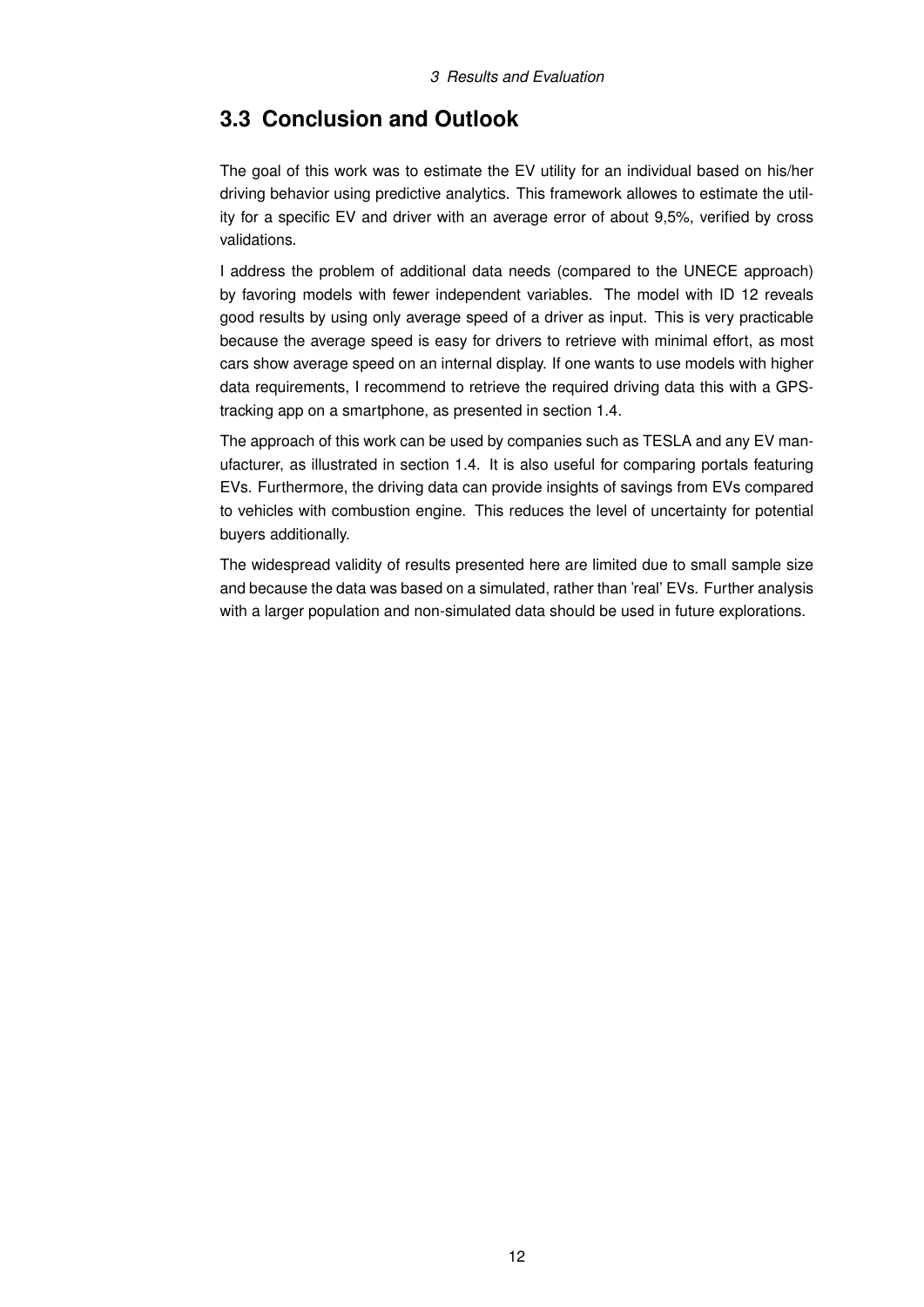## <span id="page-17-0"></span>**4 Bibliography**

**Armstrong, J. S. (1985)**: Long-range Forecasting: From Crystal Ball to Computer, p. 348, Wiley, New York.

**Erlbaum, L. (2001)**: Analysis of Variance, Journal of Consumer Psychology, 10(1&2), pp. 5-35

**Franke T., Krems J. F. (2013)**: What drives range preferences in electric vehicle users, Transport Policy, Volume 30, pp. 56-62.

**Graham, M. H. (2003)**: Confronting multicollinearity in ecological multiple regression. Ecology, 84(11), p. 2809-2815.

**Hu, B., Shao, J. & Palta, M. (2006)**: Pseudo-R in logistic regression model. Statistica Sinica 16, pp. 847-860.

**Long, S., Egbue, O. (2012)**: Barriers to widespread adoption of electric vehicles: An analysis of consumer attitudes and perceptions, Energy Policy, Volume 48, pp. 717-729

**Shearer, C. (2000)**: The CRISP-DM model: the new blueprint for data mining. Journal of data warehousing, 5(4), pp. 13-22.

**Tate, Harpster & Savagian (2008)**: The Electrification of the Automobile: From Conventional Hybrid, to Plug-in Hybrids to Extended-Range Electric Vehicles, p. 3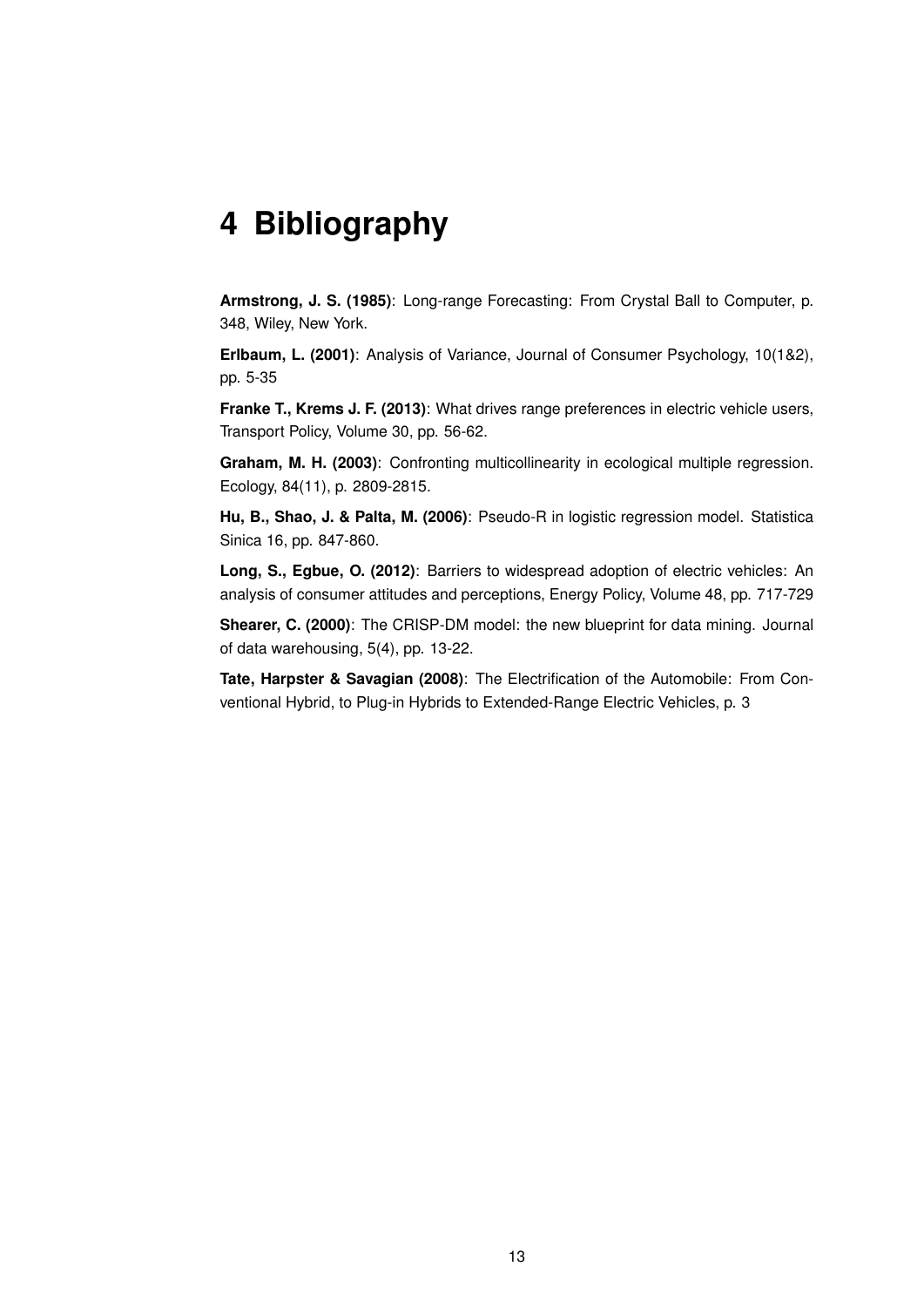# <span id="page-18-0"></span>**A Appendix**

<span id="page-18-1"></span>

**Figure A.1:** The standardized driving cycle used by the UNECE

<span id="page-18-2"></span>The picture source of Figure A.1 is [https://en.wikipedia.org/wiki/New\\_European\\_](https://en.wikipedia.org/wiki/New_European_Driving_Cycle) [Driving\\_Cycle](https://en.wikipedia.org/wiki/New_European_Driving_Cycle)



**Figure A.2:** The CRISP-DM model

Figure A.2 has been derived from <http://crisp-dm.eu/>.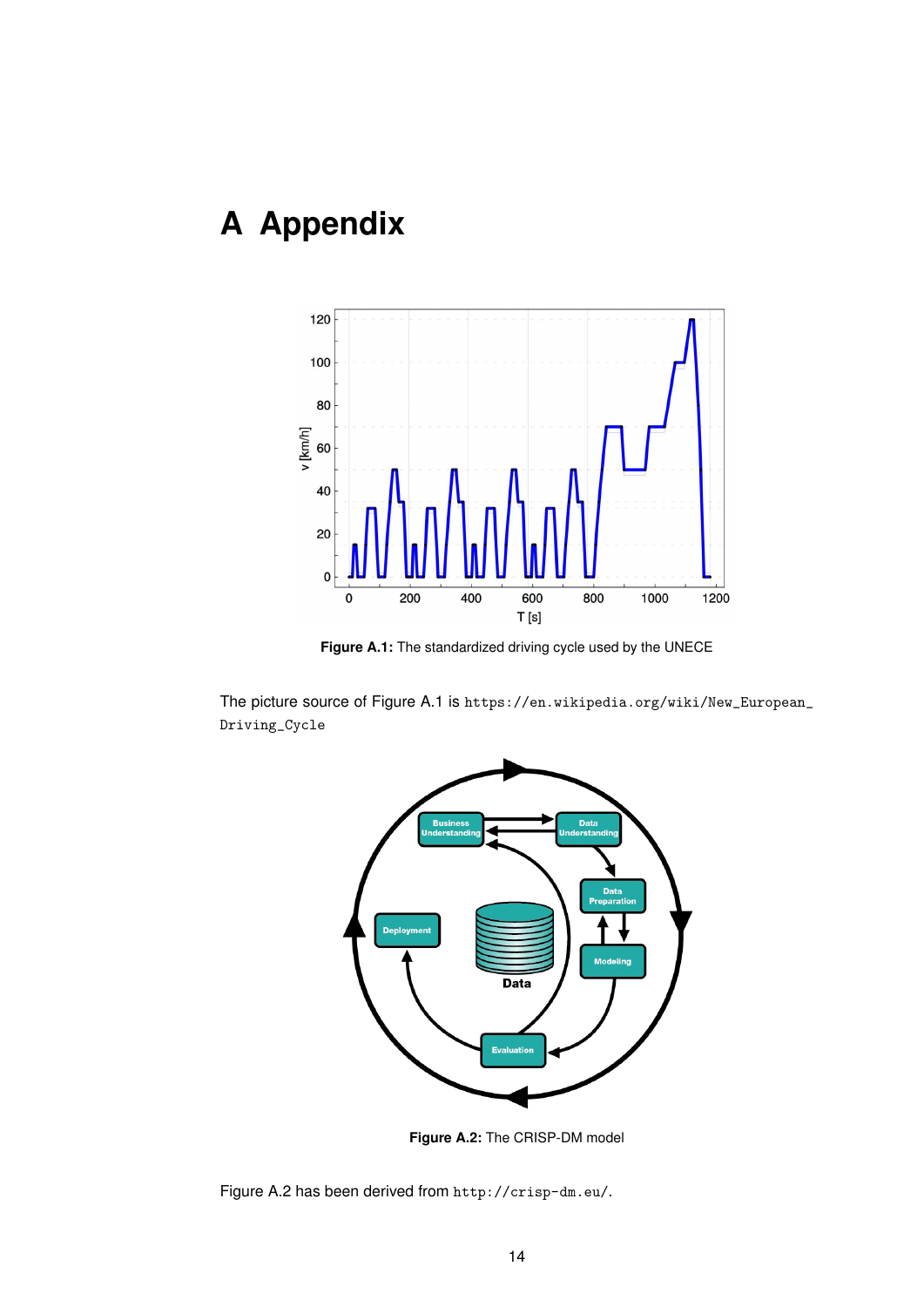#### *A Appendix*

<span id="page-19-0"></span>

**Figure A.3:** The formulas and their impact of the linear model and the logistic regression model

Images and formulas in Figure A.3 have been obtained from [https://en.wikipedia.](https://en.wikipedia.org/wiki/Logistic_regression) [org/wiki/Logistic\\_regression](https://en.wikipedia.org/wiki/Logistic_regression).

<span id="page-19-1"></span>

**Figure A.4:** MAPE deviation plot of one of the a cross validation loops

In Figure A.4, true and predicted values are represented as green points and red points, respectively, while the dashed line indicates the difference between each tupel.